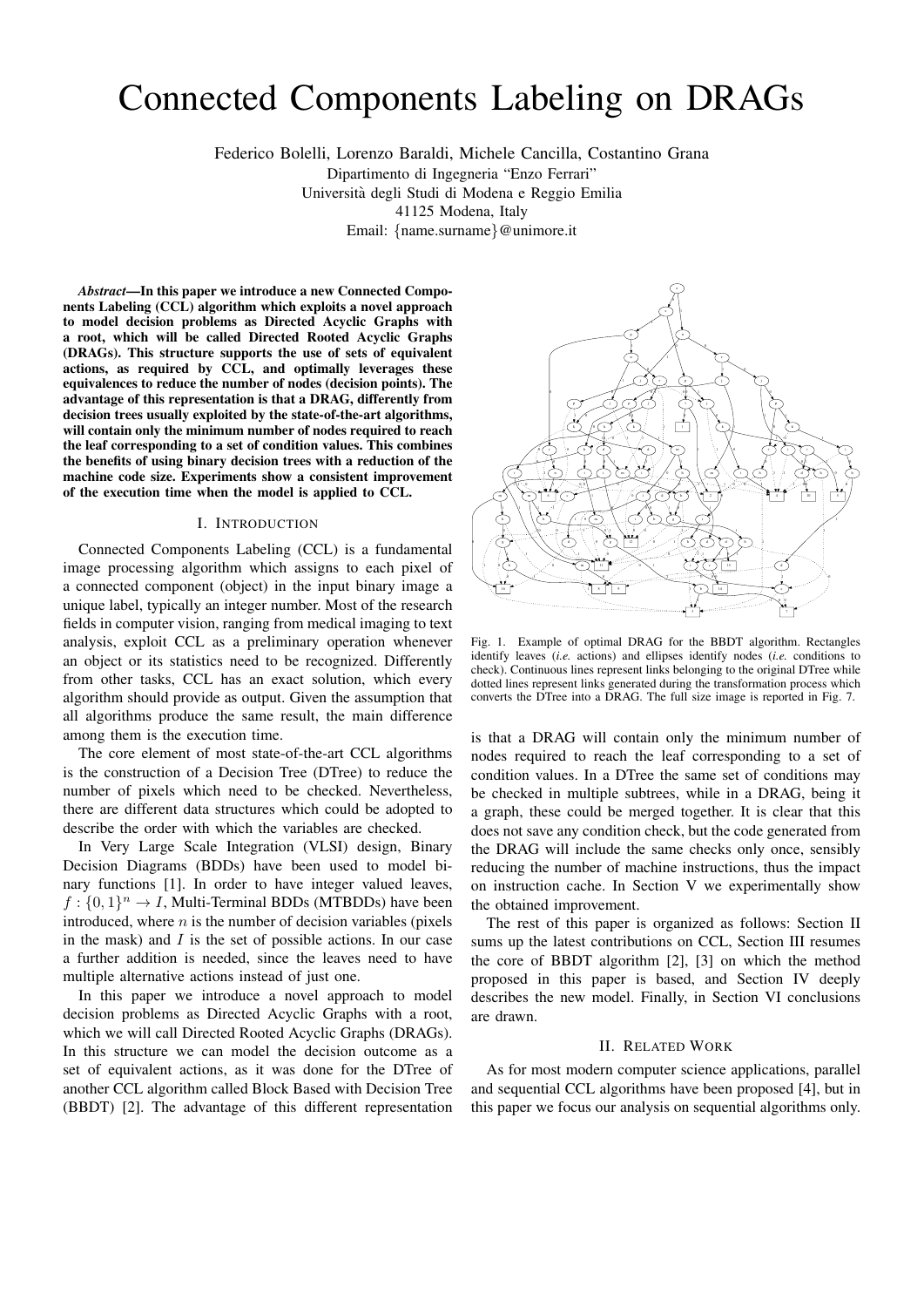

Fig. 2. (a) Rosenfeld mask for computing the label of pixel  $x$ . (b) Grana mask for computing the label of pixels o, p, s, and t.

Two classes of parallel algorithms exist for CCL: intrinsically parallel approaches and *divide and conquer* ones [5]. The latter class can also benefit of our analysis, since it uses sequential algorithms as its basic building block.

Sequential algorithms can be divided into three main categories: contour tracing (CT), multiple scan (MS) and two scans (TS) algorithms. CT algorithms [6] raster scan the input image and label the objects with the following approach: when an unlabeled boundary is found all pixels in both the contour and the adjacent background will be clockwise tagged. The object is then filled in a raster order with the same label of the contour. During the filling process, if an unlabeled boundary is found, a clockwise contour tracing is performed for internal contours. This technique proved to have linear complexity with respect to the number of labels, also because the filling of the connected components (label propagation after contour following) is cache-friendly for images stored in a raster scan order. Unfortunately, the following of contour tracing may cause a lot of cache misses, especially when connected components are big, and this limits the performance of these algorithms.

MS algorithms [7], [8] scan the input image multiple times alternatively in a forward and backward direction resolving equivalences between adjacent labels. The process ends when the last scan does not produce any change on the output image. This allows to limit the memory usage, but the number of scans and then the number of memory accesses of these algorithms can be large and negatively affect the execution time.

Usually, the TS algorithms [9] produce the best performance because they are able to generate the output labeled image with a smaller number of cache friendly memory accesses. Most of the two scan algorithms operate in three steps called *first scan*, *flatten* and *second scan*. The *first scan* goes through the input image once and assigns provisional labels to all object pixels. During this phase any possible equivalence between different labels is recorder by the *labels solver*. The *flatten* analyzes the equivalence information obtained during the previous step and determine the final labels associated to the provisional ones. Finally, the *second scan* generates the output image replacing provisional with final labels. For some tasks, the statistics on connected components are sufficient and the output labeled image is not required. In these cases the second scan can be avoided, further reducing the total execution time.

Solving equivalence between labels is a Union-Find problem [10] which can be resolved with different strategies such as classical Union-Find (UF), Union-Find with Path Compression (UFPC) [11], Three Table Array (TTA) proposed in [12] or Interleaved Rem's algorithm with splicing (RemSP) [13].



Fig. 3. *OR*-decision table associated to the Rosenfeld mask (Fig. 2a).

An exhaustive description and performance evaluation of the Union-Find strategies is reported in [14].

CCL has been studied since the dawn of Computer Vision, so what are the elements which allowed the recent efficiency improvements? Wu *et al.* noticed that only some pixels in the scanning mask (Fig. 2a) have to be checked in order to select the correct provisional label for the current pixel x [11], [15]. He *et al.* [16] modeled the problem as a Boolean algebra one and solved it with Karnaugh maps. In [2], Grana *et al.* extended the Rosenfeld mask in order to scan the input image by  $2 \times 2$  blocks and reducing the number memory accesses. The problem was modeled with Decision Tables (DTab), automatically producing the associated DTree. In 2014, He *et al.* [17] introduced the Configuration Transition Based (CTB) algorithm in which they observed that during the first scan some checks can be avoided if they have been already performed in the previous step. Following this approach, Grana *et al.* in [18] proved a general paradigm to exploit already seen pixels during the scan phase, in order to minimize the number of times a pixel is accessed. In fact, the same decision tree is usually traversed for each pixel of the input image, without exploiting values seen in the previous iteration. To go beyond this limitation they compute a reduced decision tree for each possible set of known pixels: these reduced decision trees are then connected into a single graph, which rules the execution of the CCL algorithm.

#### III. MODELLING CCL WITH DECISION TREES

In [2] the procedure of collecting labels and solving equivalences is described by a *command execution metaphor*: the current and neighboring pixels provide a binary command word (foreground is 1 and background is 0) which leads to the execution of a corresponding action. The possible actions are: "no action" if the current pixel is background, "new label" if it has no foreground neighbors, "assign" or "merge" based on the label of neighboring foreground pixels. The relation between the commands and the corresponding actions may be conveniently described by means of a *decision table* [19]. Additionally, in [2] an extension to classical decision tables is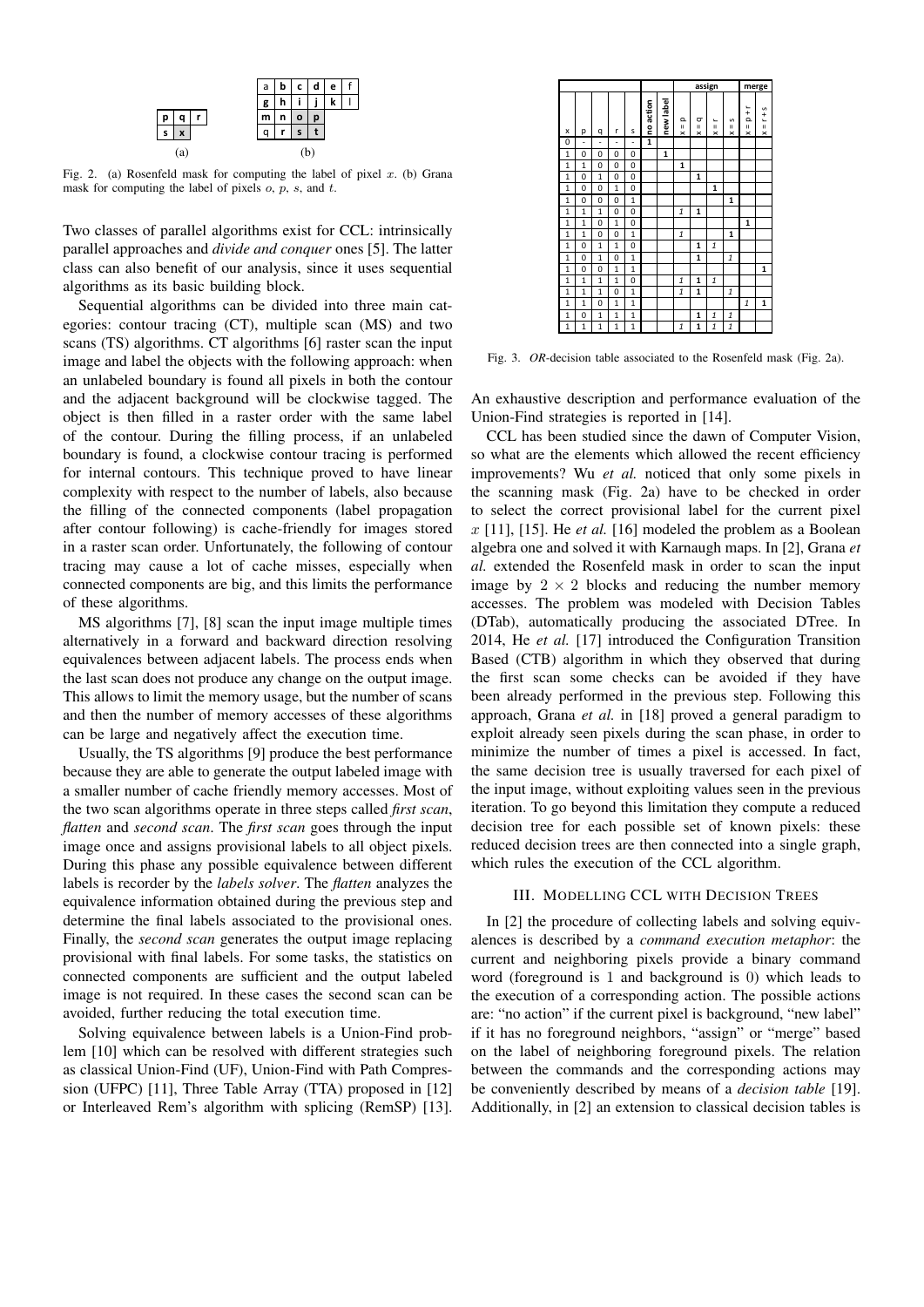

Fig. 4. Optimal decision tree obtained with the mask of Fig. 2b.

provided, *i.e.* every rule (binary word) is associated to a set of *alternative* actions. This is a peculiar characteristic of the CCL problem when multiple foreground neighbors share equivalent labels because these have already been merged in previous steps. This extension is called OR-decision table, opposed to the previous ones which required all actions to be performed (e.g. do action 1 and action 7 and ...). An example of ORdecision table, associated to the Ronsenfeld mask for the CCL task (Fig. 2a), is reported in Fig. 3.

An AND-decision table can be transformed into an optimal DTree by the use of the dynamic programming approach described in [20] by Schumacher et al. This process guarantees to obtain a DTree with the minimum average number of conditions to check in order to choose the correct action to be performed. Moreover, in [3] Grana et al. proved an optimal strategy to extend the Schumacher algorithm to ORdecision tables, thus allowing to convert them into DTrees and from them into running code. If any leaf still had equivalent actions, a random one could have been picked. This automatic procedure empowers the possibility to extend the algorithm to more complex masks, such as the one reported in Fig. 2b [2]. This mask has the advantage to allow the labeling of four pixels  $(o, p, s \text{ and } t)$  at the same time, roughly reducing the cost of the *first scan* by a factor of four, and to reduce the number of merge operations since labels equivalence is implicitly solved within  $2 \times 2$  blocks.

Fig. 4 reports the Optimal Decision Tree (ODT) obtained with the aforementioned procedure. The total number of nodes (ellipses) is 134 and leaves (rectangles) are 137. Differently from what previously presented in the literature [3], this tree still shows all the equivalent actions in its leaves. As already said, these could be chosen in any way when generating code, but we will exploit equivalences for further optimizations.

# IV. FROM DECISION TREES TO DRAGS

When looking at the assembly generated by the compiler from the C source code obtained from the ODT, we observed

jumps which did not correspond to *gotos* in the source code. These were generated by the compiler optimizer in order to avoid repeating pieces of code which would have been identical. In fact, by looking at the tree, it is easy to spot *identical* subtrees which do not require repetitions: the compiler is practically converting a tree into a Directed Rooted Acyclic Graph (DRAG).

The question is whether we can do something better than such a well designed tool. The answer is yes, because in order to convert the ODT into source code we removed the equivalences in the leaves, arbitrarily selecting one of the actions. Although, this substitutions may not be limited to identical subtrees: we can also compress equivalent subtrees.

Let us give a formal statement of the problem. We will call  $DT(C, A)$  the set of decision trees for the set of conditions  $C$  and actions  $A$ . These are full binary trees, *i.e.* rooted trees in which a vertex will either be a node with two children or a leaf without children.  $N$  is the set of nodes and  $\mathcal L$  is the set of leaves. The condition of a node is denoted with  $c(n) \in C$ , with  $n \in \mathcal{N}$ , and the set of equivalent actions of a leaf is denoted with  $a(l) \in \mathcal{P}(A) \setminus \{\emptyset\}$ , with  $l \in \mathcal{L}$ . Each node n has a left subtree  $\ell(n)$  and a right subtree  $\ell(n)$ , each rooted in the corresponding child of  $n$ .

**Definition** (Equal decision trees). Two decision trees  $t_1, t_2 \in$  $DT$ , having corresponding roots  $r_1$  and  $r_2$ , are *equal* if either:

- 1)  $r_1, r_2 \in \mathcal{L}$  and  $a(r_1) = a(r_2)$ , or
- 2)  $r_1, r_2 \in \mathcal{N}$ ,  $c(r_1) = c(r_2)$  and  $\ell(r_1)$  is equal to  $\ell(r_2)$ and  $\ell(r_1)$  is *equal* to  $\ell(r_2)$ .

Definition (Equivalent decision trees). Two decision trees  $t_1, t_2 \in \mathcal{DT}$ , having corresponding roots  $r_1$  and  $r_2$ , are equivalent if either:

- 1)  $r_1, r_2 \in \mathcal{L}$  and  $a(r_1) \cap a(r_2) \neq \emptyset$ , or
- 2)  $r_1, r_2 \in \mathcal{N}$ ,  $c(r_1) = c(r_2)$  and  $\ell(r_1)$  is equivalent to  $\ell(r_2)$  and  $\ell(r_1)$  is equivalent to  $\ell(r_2)$ .
- A first transformation from a DTree to a DRAG can be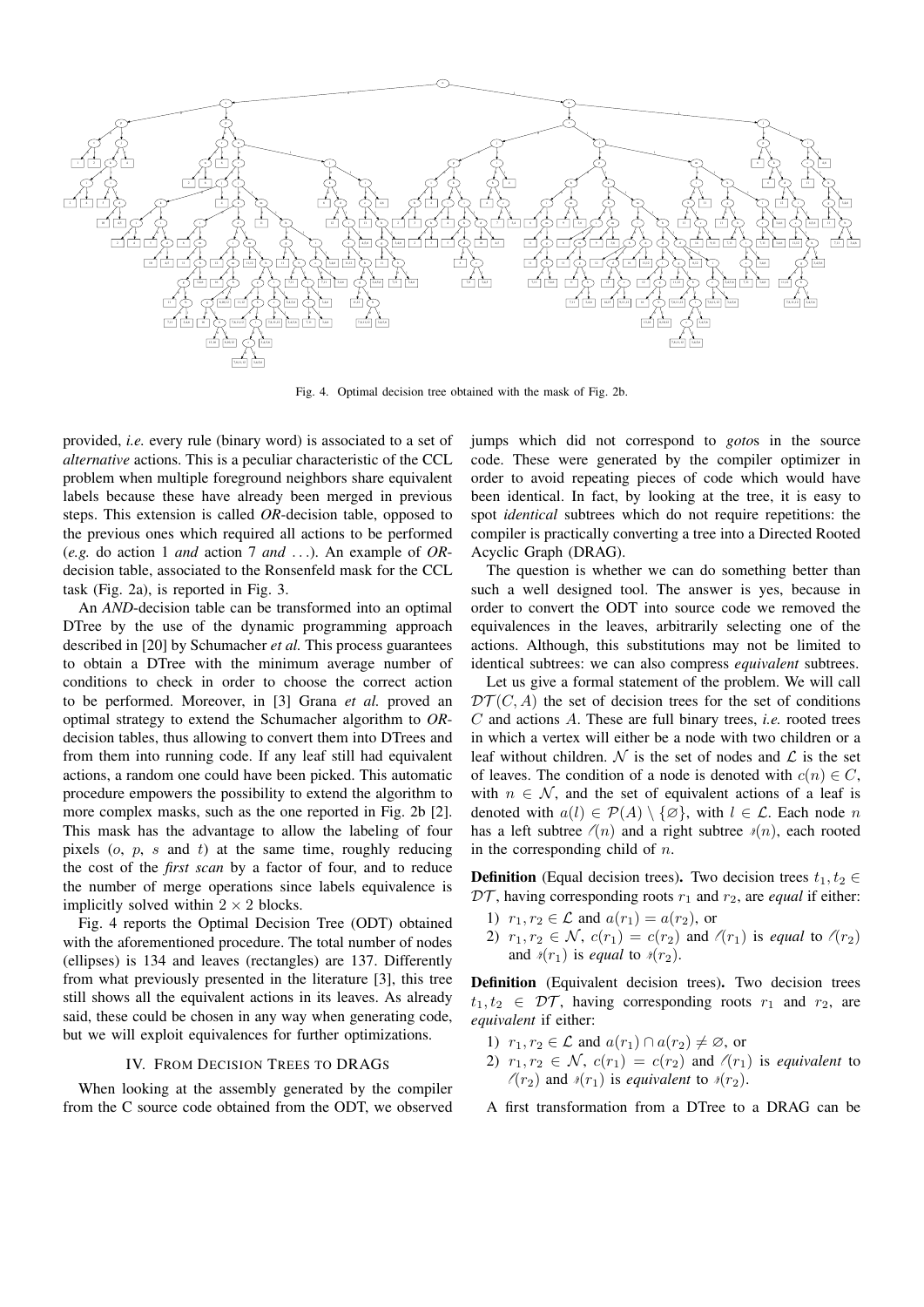

Fig. 5. DRAG obtained using the equal subtrees transformation.

performed by substituting all *equal* subtrees with a single instance, making every parent node point to that unique exemplar. Since  $DT$  equality is a transitive relation, we can traverse the tree and for every subtree search an equal one and immediately perform the substitution. The nice property of this transformation is that it does not depend on the order in which the original tree is traversed. The result of applying this *equal subtrees transformation* to the ODT of Fig. 4 is shown in Fig. 5. This DRAG has 86 nodes and can be automatically converted to code by generating the subtree code only for "continuous" arcs and using *goto*s for "dotted" ones.

An even better transformation (*i.e.* with less nodes) is obtained by performing the same procedure, substituting equality with equivalence, and taking the intersection of actions in the corresponding leaves. Since all equal subtrees are also equivalent, all previous substitutions will be performed, plus, possibly, some more. Unfortunately,  $DT$  equivalence is not transitive, and it therefore depends on the order of traversal. Taking an intersection earlier may hinder the possibility of doing a better choice later, thus of minimizing the number of nodes. Of course, trying all possible traversal orders is unfeasible.

We already noticed that equal subtrees need to be substituted also when using the equivalence transformation, so instead of

starting from the original tree, it is reasonable to start from the DRAG obtained by applying the equal subtrees transformation. From this DRAG we can obtain many variations by selecting a single action from leaves with more than one, in all possible ways. In our particular case (Fig. 5), 11 leaves have two choices, 5 have three and only 2 have four. This gives a total of 7 962 624 different DRAGs. Since the number is not absurd, it is possible to reduce all the DRAGs with the equal subtrees transformation, and keep the one with the minimum number of nodes. This is also an optimal solution of the original problem. The result of applying such a reduction to the DRAG of Fig. 5 is shown in Fig. 7. The final DRAG has 72 nodes and 15 leaves with no intersection.

As already said, getting to a leaf still requires all the original checks, so the benefit of implementing decisions with DRAGs is that of reducing the code footprint. The original tree required 2634B while the optimal DRAG version only 1919B. The effects of such saving are reported in the following section.

## V. EXPERIMENTAL RESULTS

In order to evaluate the benefit of the proposed strategy we tested the DRAG algorithm using YACCLAB, an open source C++ benchmarking framework for CCL algorithms. The original version of the benchmark has been presented in [21], and it allows to test state-of-the-art algorithms on a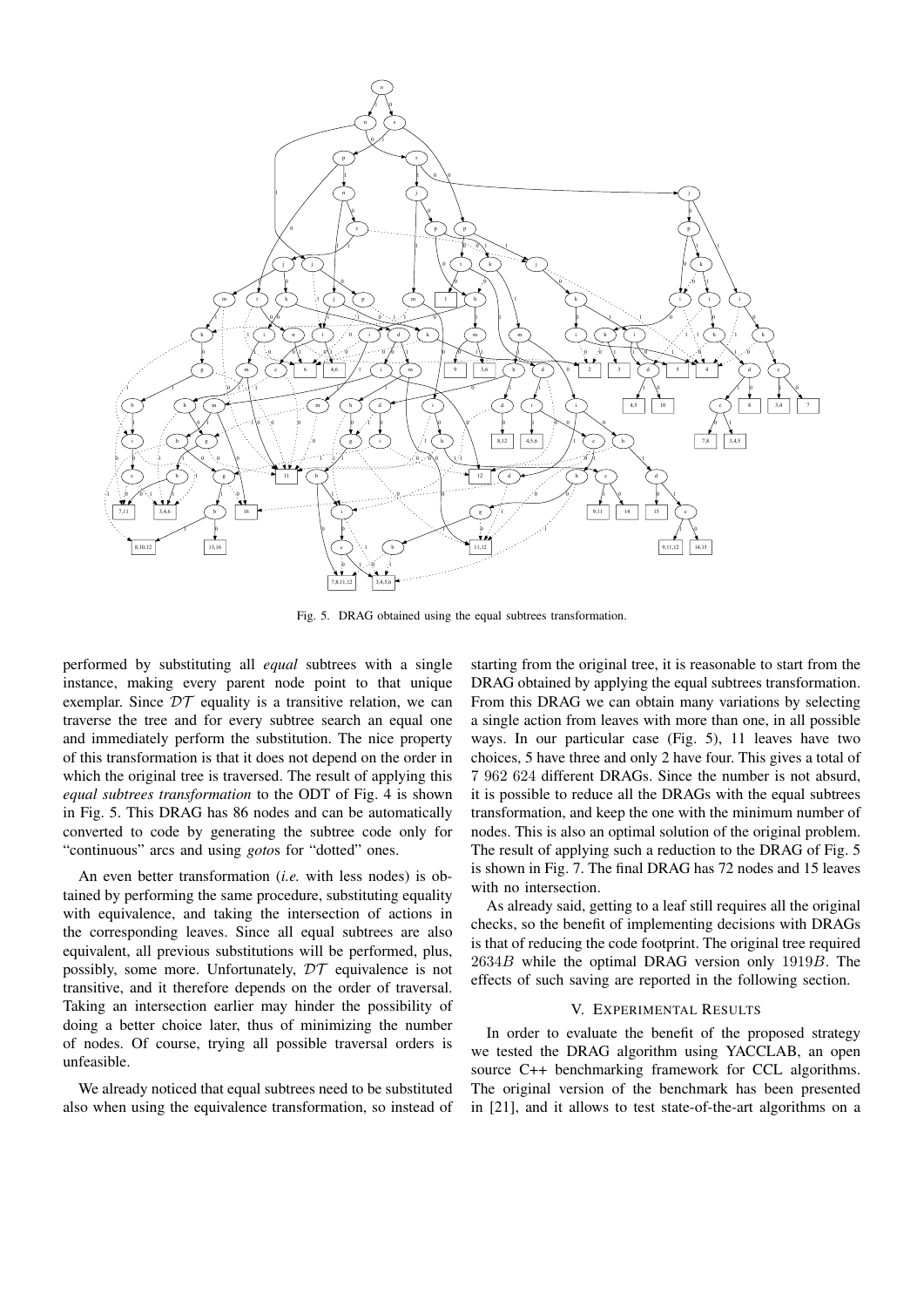

Fig. 6. Experimental results obtained on an Intel Core i7-4770 CPU @ 3.40GHz, running Linux with GCC 7.2.0 with the YACCLAB benchmark. For each dataset and algorithm the average execution time in ms is reported (lower is better).

wide range of datasets covering most of the fields in which CCL could be exploited. The fairness of the comparison is guaranteed by compiling the algorithms with the same optimizations and by running them on the same data and over the same machine. The current version of the benchmark<sup>1</sup> provides a template implementation of the algorithms over the labels solving strategy, but those for which the labels solver is built-in. Tests revealed that the impact of the labels solver on the overall performance is strictly limited for fastest algorithms, for this reason we will only report results obtained with the UFPC solver [11].

In the following, we will use acronyms to refer to the compared algorithms: CT is the Contour Tracing approach by Fu Chang *et al.* [6], SAUF is the Scan Array Union Find algorithm by Wu *et al.* [15], BBDT is the Block Based with Decision Trees algorithm by Grana *et al.* [2], CTB is the Configuration-Transition-Based algorithm by He *et al.* [17], and PRED is the Optimized Pixel Prediction by Grana *et al.* [18]. Moreover, labeling NULL is a lower bound limit for all CCL algorithms, obtained by reading once the input image and writing it on the output again [22].

Fig. 6 compares the average execution time of the aforementioned algorithms on six different datasets [22]: a collection of histological images with an average amount of 1.21 million pixels to analyze and 484 components to label (Medical), fingerprint images collected by using low-cost optical sensors or synthetically generated with an average of 809 components to label (Fingerprints), high resolution historical document images with more than 15000 components and a low foreground density (XDOCS), a dataset for people detection, tracking, action analysis and trajectory analysis with very low foreground density and few components to identify (3DPeS),

a selection of documents collected and scanned using a wide variety of equipment over time with a resolution varying from 150 to 300 DPI (Tobacco800), and a large set of standard resolution natural images taken from Flickr (MirFlickr). The test was run on an Intel Core i7-4770 CPU @ 3.40GHz  $(4\times32)$ KB L1 cache, 4×256 KB L2 cache, and 8 MB of L3 cache) with Linux OS and GCC 7.2.0 compiler enabling O3 flag. The behavior is practically equal on all datasets, with DRAG being always the winner. The second best is nearly always the version using BBDT, with the ODT previously shown. The lower impact on the instruction cache is beneficial, even in this case, in which the amount of available memory is much larger than required.

### VI. CONCLUSION

We have shown a strategy to model the processing of binary image patterns as a Directed Rooted Acyclic Graph. This has all the benefits of using Decision Trees, while reducing the machine code size more than a compiler could ever do, since it would miss part of the information.

The missing step for this work is the ability of including the prediction stage introduced in [17] within a unique framework, and being able of solving the complete problem in feasible time. Another extension is the application of DRAGs to other binary image problems such as thinning or mathematical morphology [23].

#### **REFERENCES**

- [1] S. Minato, *Binary Decision Diagrams and Applications for VLSI CAD*. Springer Science & Business Media, 1996.
- [2] C. Grana, D. Borghesani, and R. Cucchiara, "Optimized Block-based Connected Components Labeling with Decision Trees," *IEEE Transactions on Image Processing*, vol. 19, no. 6, pp. 1596–1609, 2010.
- [3] C. Grana, M. Montangero, and D. Borghesani, "Optimal decision trees for local image processing algorithms," *Pattern Recognition Letters*, vol. 33, no. 16, pp. 2302–2310, 2012.

<sup>1</sup>https://github.com/prittt/YACCLAB